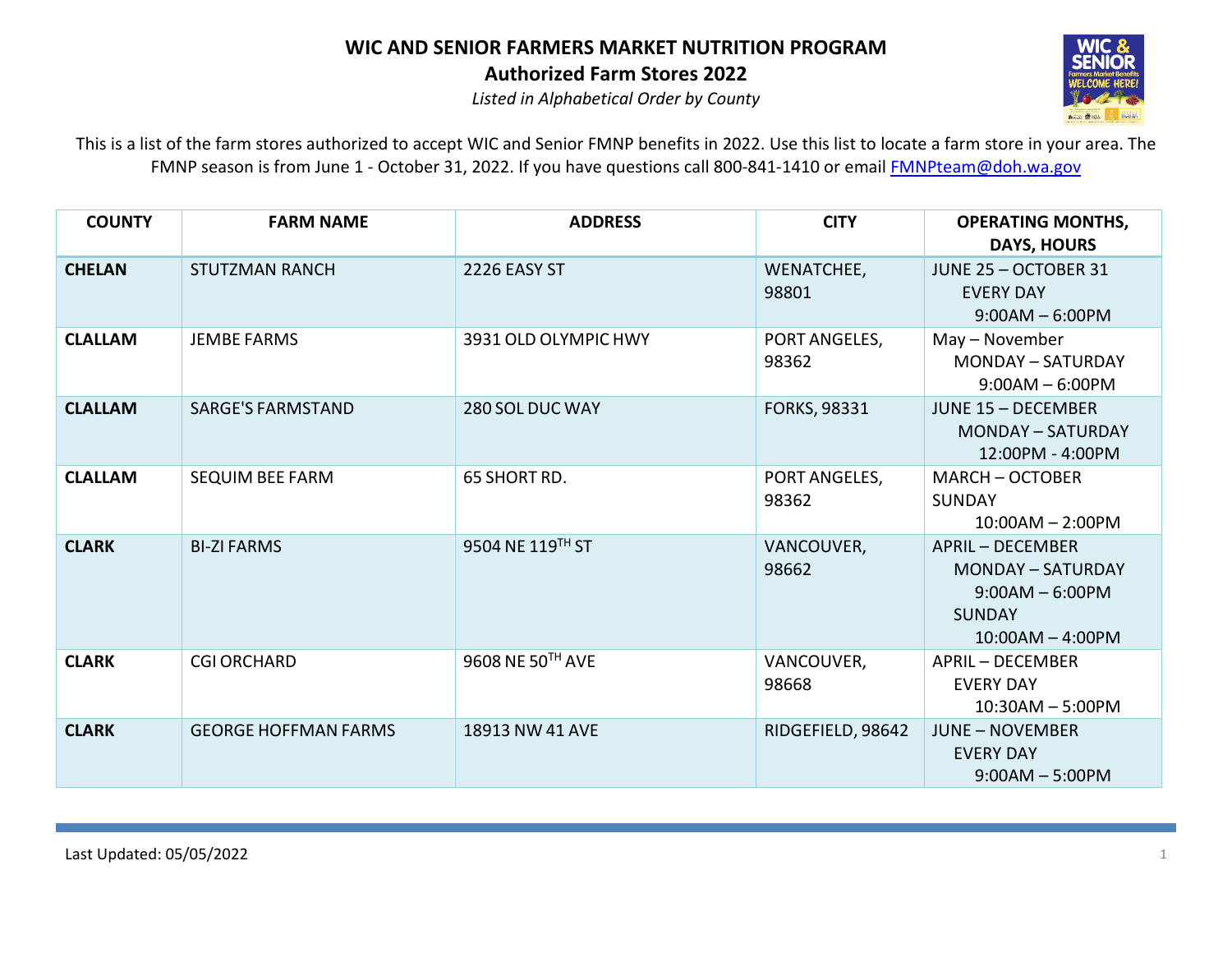

*Listed in Alphabetical Order by County*

| <b>COUNTY</b>    | <b>FARM NAME</b>                                      | <b>ADDRESS</b>            | <b>CITY</b>             | <b>OPERATING MONTHS, DAYS,</b><br><b>HOURS</b>                                                                    |
|------------------|-------------------------------------------------------|---------------------------|-------------------------|-------------------------------------------------------------------------------------------------------------------|
| <b>CLARK</b>     | <b>NORTH WEST ORGANIC FARM</b>                        | 17713 NW 61ST AVENUE      | RIDGEFIELD, 98642       | MAY-OCTOBER<br><b>EVERY DAY</b><br>$10:00AM - 6:00PM$                                                             |
| <b>FRANKLIN</b>  | LA SANTA FE                                           | 481 KEPPS RD              | PASCO, 99301            | APRIL - OCTOBER 15<br><b>SATURDAY</b><br>$9:00AM - 6:00PM$                                                        |
| <b>GRANT</b>     | <b>SANTIAGO'S GARDEN</b>                              | 8118 HWY 283 N            | EPHRATA, 98823          | <b>JUNE - NOVEMBER</b><br><b>MONDAY - SATURDAY</b><br>$5:00$ PM $- 8:00$ PM<br><b>SUNDAY</b><br>$7:00AM - 8:00PM$ |
| <b>KING</b>      | <b>STEEL WHEEL</b>                                    | 3700 324TH AVE SE         | <b>FALL CITY, 98024</b> | <b>JUNE - NOVEMBER</b><br>THURSDAY - SATURDAY<br>12:00PM - 5:00PM                                                 |
| <b>KING</b>      | <b>OXBOW FARM &amp; CONSERVATION</b><br><b>CENTER</b> | 10819 HWY 203             | CARNATION, 98014        | <b>YEAR ROUND</b><br><b>EVERY DAY</b><br>$10:00AM - 4:00PM$                                                       |
| <b>KLICKITAT</b> | <b>KLICKITAT CANYOUN WINERY</b>                       | <b>6 LYLE SNOWDEN RD</b>  | LYLE, 98635             | <b>YEAR ROUND</b><br>WEDNESDAY - SUNDAY<br>$12:00PM - 6:00PM$                                                     |
| <b>LEWIS</b>     | <b>BURNT RIDGE ORCHARDS</b>                           | <b>432 BURNT RIDGE RD</b> | ONALASKA, 98570         | <b>YEAR ROUND</b><br>MONDAY - FRIDAY<br>$9:00AM - 5:00PM$                                                         |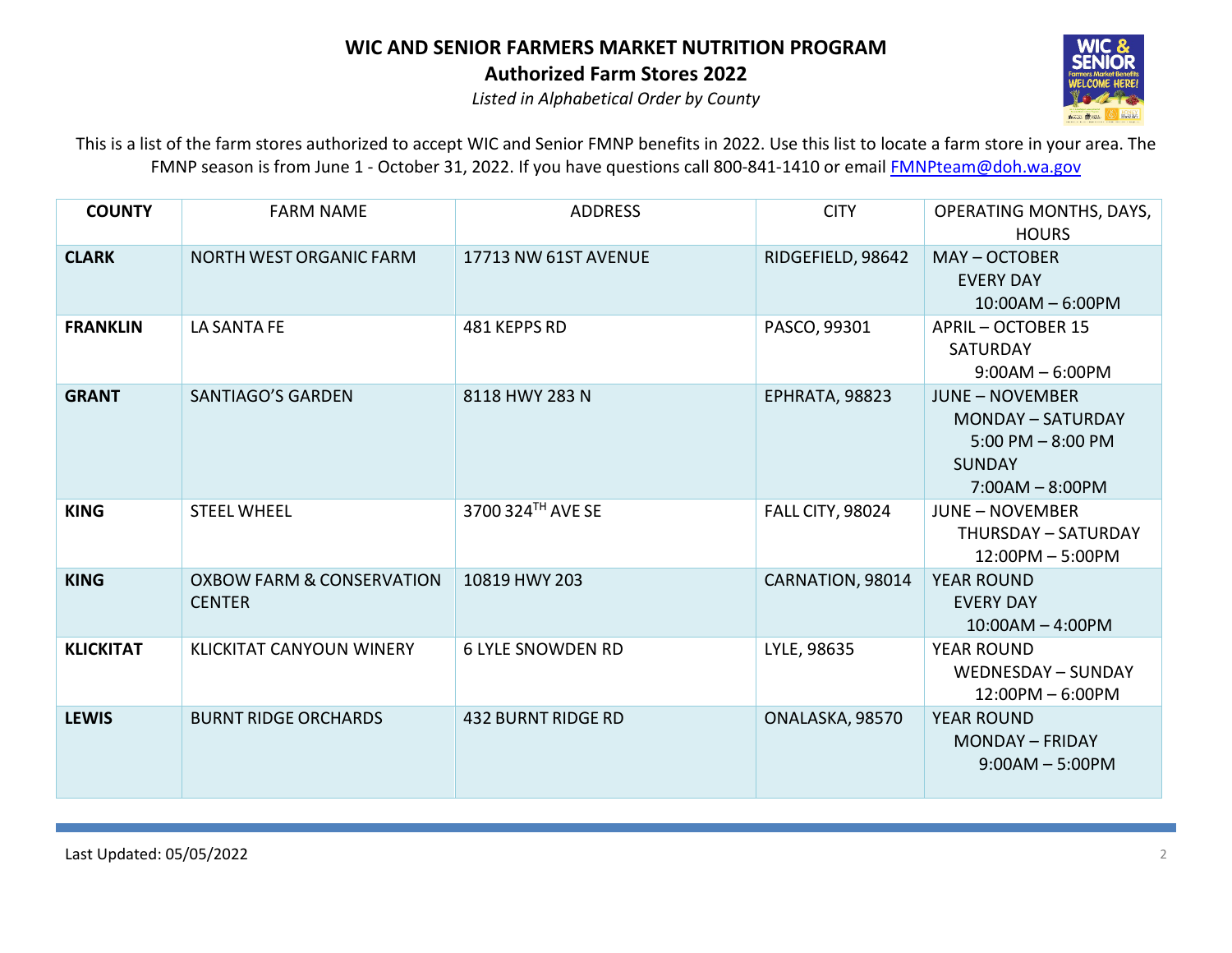

*Listed in Alphabetical Order by County*

| <b>COUNTY</b>       | <b>FARM NAME</b>                | <b>ADDRESS</b>      | <b>CITY</b>           | <b>OPERATING MONTHS,</b><br><b>DAYS, HOURS</b>                         |
|---------------------|---------------------------------|---------------------|-----------------------|------------------------------------------------------------------------|
| <b>LEWIS</b>        | <b>RAINY GLEN FARMS</b>         | 244 MARTIN RD       | <b>GLENOMA, 98336</b> | <b>YEAR ROUND</b><br><b>TUESDAY - SATURDAY</b><br>$8:00AM - 6:00PM$    |
| <b>OKANOGAN</b>     | <b>TABER FAMILY INVESTMENTS</b> | 33349 HWY 97        | OROVILLE, 98844       | MAY - SEPTEMBER 30<br><b>EVERY DAY</b><br>$9:00AM - 5:00PM$            |
| <b>PEND OREILLE</b> | THE ARTFUL FARM                 | 1781 TURNER RD      | NEWPORT, 99156        | <b>JULY - NOVEMBER</b><br><b>SUNDAY - FRIDAY</b><br>$10:00AM - 6:00PM$ |
| <b>PIERCE</b>       | <b>SPOONER FARMS</b>            | 9710 SR 162 EAST    | PUYALLUP, 98374       | JUNE 1 - OCTOBER 31<br><b>EVERY DAY</b><br>$9:00AM - 5:00PM$           |
| <b>SNOHOMISH</b>    | <b>LONG HEARING FARM</b>        | 1110 COMMERCIAL AVE | DARRINGTON,<br>98241  | <b>MAY - NOVEMBER</b><br><b>EVERY DAY</b><br>$9:30$ AM $- 7:00$ PM     |
| <b>SNOHOMISH</b>    | MALTBY PRODUCE MARKETS, INC     | 19523 BROADWAY AVE  | SNOHOMISH,<br>98296   | <b>YEAR ROUND</b><br><b>EVERY DAY</b><br>$10:00AM - 6:00PM$            |
| <b>SPOKANE</b>      | <b>FRESH CUT FARMS</b>          | 7701 W CROSS CUT RD | DEER PARK, 99006      | <b>JUNE - OCTOBER</b><br><b>THURSDAY</b><br>$4:30PM - 6:30PM$          |
| <b>SPOKANE</b>      | MONTAGUE HERITAGE FARM LLC      | 40415 N MADISON RD  | ELK, 99009            | MAY - SEPTEMBER 15<br><b>MONDAY - THURSDAY</b><br>$10:00AM - 4:00PM$   |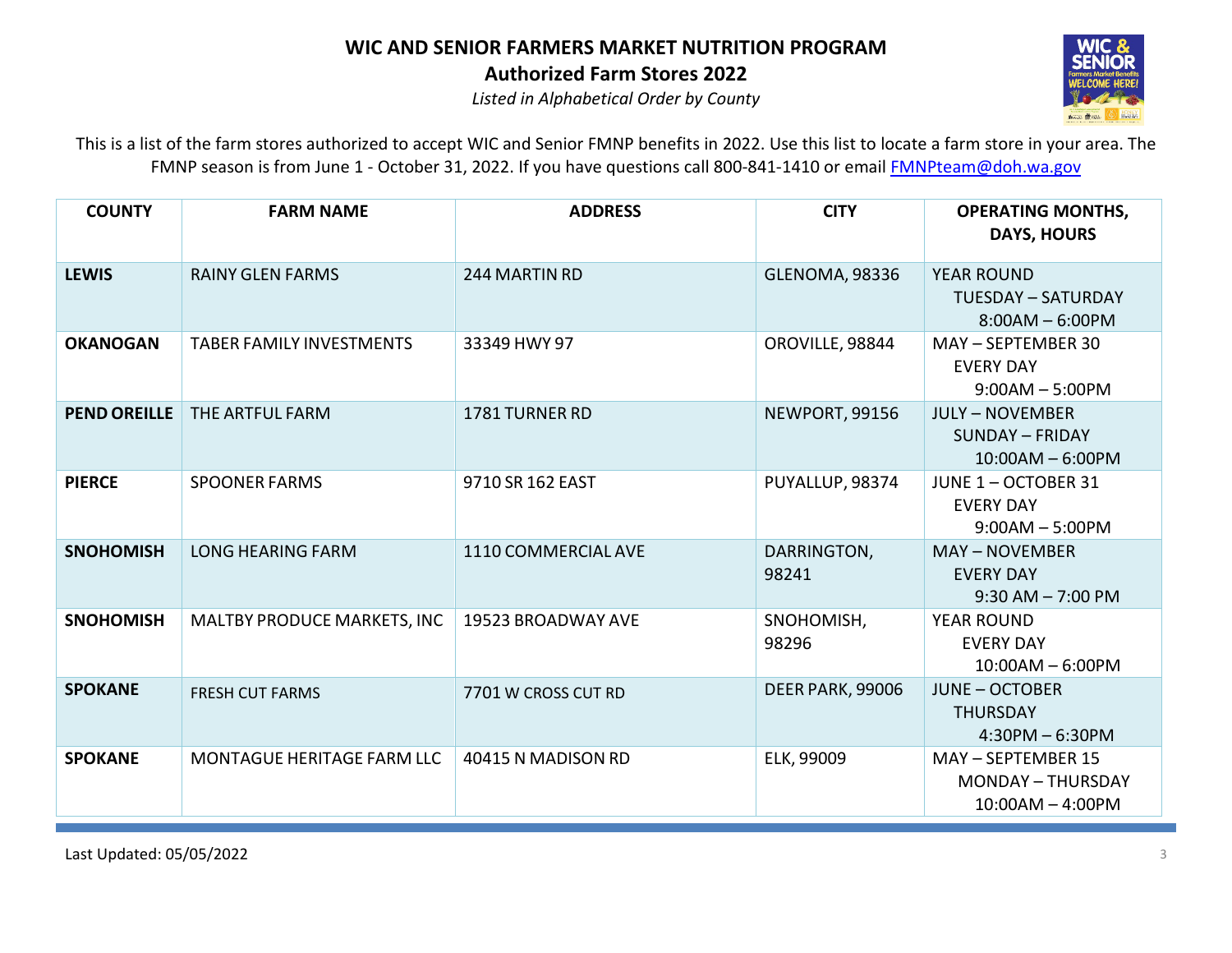

*Listed in Alphabetical Order by County*

| <b>COUNTY</b>   | <b>FARM NAME</b>                            | <b>ADDRESS</b>    | <b>CITY</b>           | <b>OPERATING MONTHS,</b><br><b>DAYS, HOURS</b>                                                               |
|-----------------|---------------------------------------------|-------------------|-----------------------|--------------------------------------------------------------------------------------------------------------|
| <b>STEVENS</b>  | <b>FRONT PORCH FARM</b>                     | 896 HWY 395 SOUTH | ADDY, 99101           | <b>JUNE - DECEMBER</b><br><b>TUESDAY, THURSDAY &amp;</b><br><b>SATURDAY</b><br>$12:0PM - 5:30PM$             |
| <b>THURSTON</b> | <b>BLACK RIVER BLUES</b>                    | 17132 MOON RD SW  | ROCHESTER, 98579      | <b>JULY - AUGUST</b><br><b>EVERY DAY</b><br>$10:00AM - 6:00PM$                                               |
| <b>THURSTON</b> | HIVE 5 BEES LC                              | 10020 HWY 12 SW   | ROCHESTER, 98579      | <b>YEAR ROUND</b><br>TUESDAY - SUNDAY<br>$9:00AM - 5:00PM$                                                   |
| <b>THURSTON</b> | LATTIN'S COUNTRY CIDER MILL &<br>FARM, INC  | 9402 RICH RD SE   | OLYMPIA, 98501        | <b>JUNE - OCTOBER</b><br><b>MONDAY - SATURDAY</b><br>$9:00AM - 5:30PM$<br><b>SUNDAY</b><br>$9:00AM - 4:00PM$ |
| <b>THURSTON</b> | <b>SPOONER BERRY FARMS</b>                  | 3327 YELM HYW     | OLYMPIA, 98513        | MID JUNE - AUGUST<br><b>EVERY DAY</b><br>$9:00AM - 4:00PM$                                                   |
| <b>WHATCOM</b>  | <b>CLOUD MOUNTAIN FARM</b><br><b>CENTER</b> | 6906 GOODWIN RD   | <b>EVERSON, 98247</b> | <b>JULY - OCTOBER</b><br><b>THURSDAY - SUNDAY</b><br>$10:00AM - 5:00PM$                                      |
| <b>YAKIMA</b>   | <b>AHTANUM BERRY PATCH</b>                  | 2811 S 74TH AVE   | YAKIMA, 98903         | <b>YEAR ROUND</b><br>WEDNESDAY - SUNDAY<br>$10:00AM - 6:00PM$                                                |